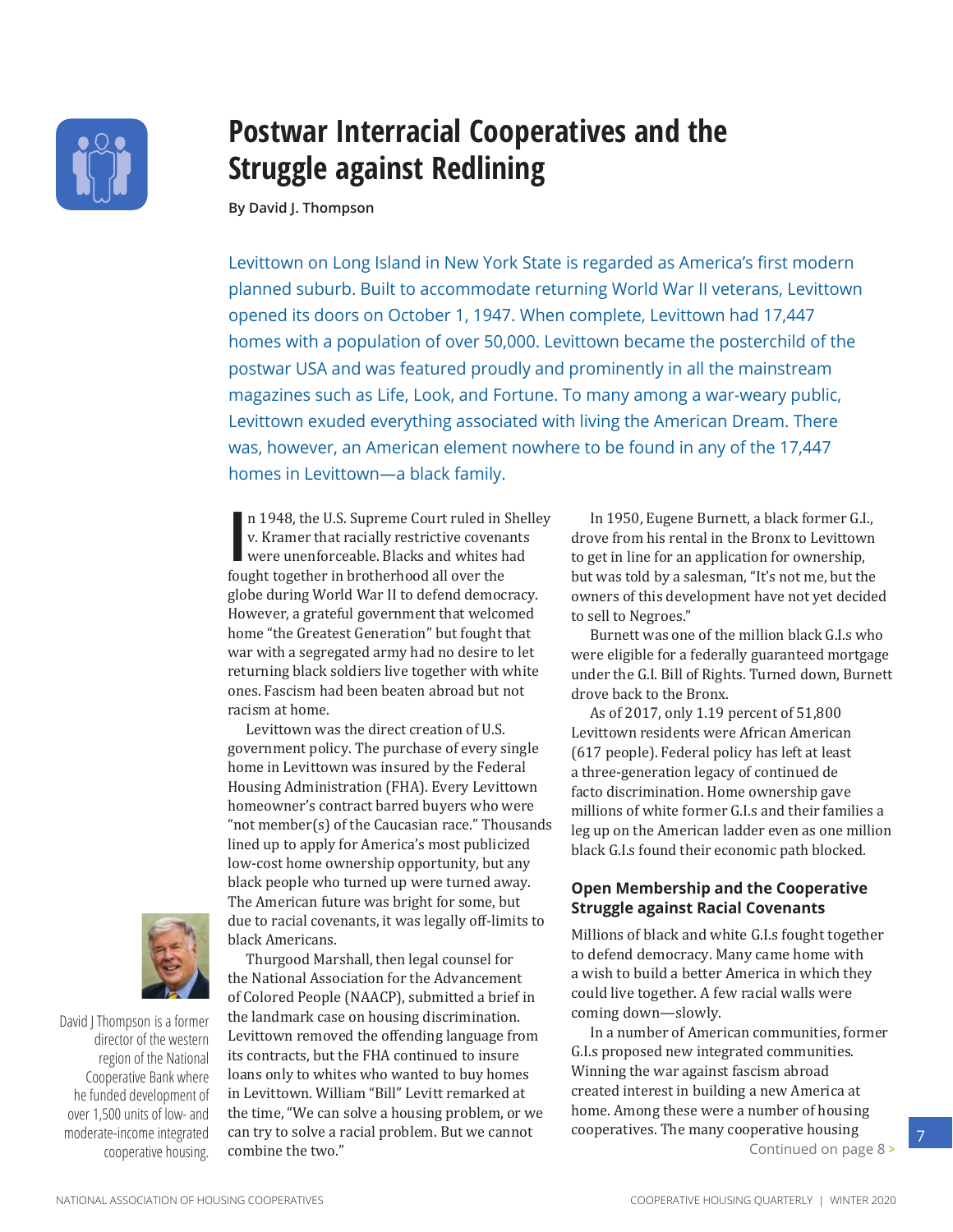communities that sprouted after the war proudly followed the Rochdale Principles, named after the English town that launched the cooperative movement in 1844. The first cooperative principle is open membership, which means simply that membership is open to all who wish to avail themselves of the services of the cooperative and are willing to bear the responsibilities of membership.

Interracial housing cooperatives formed after World War II were specifically meant to be inclusive of families of any color whatsoever. However, the same FHA that financed hundreds of post-war white suburbs was adamantly opposed to integrated suburbs. As a result, the FHA opposed the establishment of interracial housing cooperatives.

Among the projects blocked were the following:

 **Community Homes, Reseda, Calif.:** Based in Reseda near Los Angeles, the cooperative housing group had purchased 100 acres in 1945, upon which they planned to build 280 homes. They spent four years buying the land, paying for site plans and floor plans and meeting with the local planning department. Yet, it all stopped with the FHA's decree that the inclusion of people of color ("blacks") jeopardized good business practice. A 1949 memo from Marshall to President Truman referred to the FHA's prohibitive actions against Community Homes and York Center Cooperative Community in Illinois. The two co-ops were the only communities referred to in his memo. Truman then advanced some of Marshall's suggestions in the National Housing Act of 1949.

 **Peninsula Housing Association (PHA):** Based in Ladera, west of Palo Alto, Calif., the PHA was formed in 1944 mainly by members of the local food cooperative. By 1946, the housing cooperative's 150 members had purchased 260 acres of ranchland in the nearby Portola Valley. Denied FHA loans, the PHA ultimately closed and sold the land and plans to a developer who agreed to sell homes only to



**PHOTO COURTESY OF WENDY KRUPNICK** 

whites. In the 2010 U.S. Census, Ladera's 535 households have a population of 1,426, of whom only three people (0.2 percent) are listed as black.

**Mutual Housing (now Crestwood Hills) Association:** Three ex-servicemen returned to Los Angeles from the war with the idea of building an affordable integrated community based upon cooperative principles of open membership. By the late 1940s, the founders had recruited 500 members and with a \$1,000 deposit per member, they had raised the funds to buy 800 acres in Kenter Canyon in West Los Angeles. At first, the FHA was against all the land being owned cooperatively. Then, the FHA required the MHA to have racial covenants forbidding anyone other than a Caucasian to own and live in the housing. By 1952, with no progress and lots of development costs, the MHA was broke and had to dissolve. The resurrected Crestwood Hills Association had to accept the cutting of the collectively owned land into individual parcels, and it had to apply racial covenants to each lot in the first tract to get financing. By the time of the second tract, the cooperatives had forced the FHA to follow the law, and no racial covenants were required.

### **An Exception that Proves the Rule: The Case of Sunnyhills**

When Ford moved its plant from Richmond, Calif., to Milpitas, Calif., in 1954, one issue seemed insurmountable. Many blacks worked for Ford in Richmond, and a number of them had worked on building Liberty ships during the war in the same community. However, there was not any housing open for blacks in or near Milpitas, an hour's drive from Richmond.

In the 1950s, the United Auto Workers union (UAW) and its president Walter Reuther had taken a strong interest in sponsoring integrated housing cooperatives for their members. Ben Gross, a black UAW Local 560 leader in Richmond who was

> part of the national union task force on housing, was given the role of locating land near Milpitas. The UAW wanted to sponsor integrated housing cooperatives that could be built to accommodate the existing UAW Richmond workforce, which was about 20-percent black.

> Both local landowners and local governments were repulsed by the efforts of Gross and others in the Richmond UAW Local 560. Santa Clara County had few black residents, and segregation and racial covenants had kept it that way. When the UAW pursued funding for the homes in the development, it ran into the same FHA rules, regulations, and culture that had stymied the other cooperatives. Once again, the FHA, local developers and local government agencies looked like they were going to stop an integrated cooperative.

However, in this instance, the UAW officers pursued a new and different tack. The UAW [Continued on page 9](#page-0-0) **>**

8